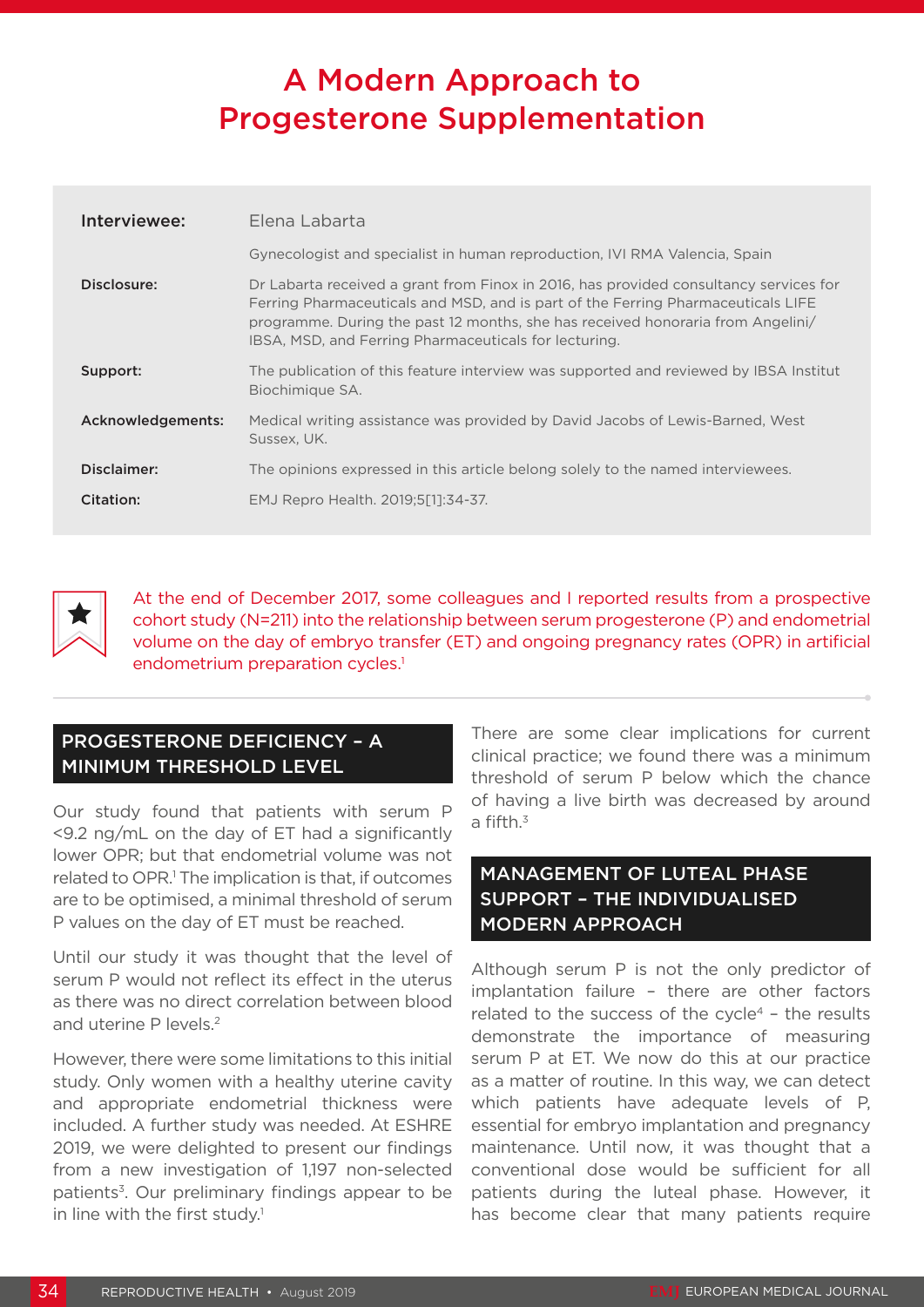individualised luteal phase support (LPS); by routinely measuring serum P levels, we can detect which patients need raised P in order to optimise their pregnancy rates. In fact, we found that 30% of women showed inadequate levels of serum P after receiving the standard dose of vaginal P.<sup>3</sup>

### The Addition of Subcutaneous **Progesterone**

Vaginal P via capsule, gel, or tablet is the most common route for LPS support in Europe.<sup>5</sup> In a retrospective analysis conducted at our centre (IVI RMA Valencia, Spain), which included almost 1,700 patients, we observed that by adding subcutaneous (sc) P to the vaginal administration for patients with low serum levels, we could overcome P deficiency and therefore deliver similar results to those patients with adequate levels.

We chose to administer sc P for a number of reasons: increasing the vaginal dose might increase the vaginal discharge (patients were already receiving four tablets per day); and the sc route to P supplementation could overcome the possibility of poor absorption by the vaginal route, where P is rapidly absorbed into the

epithelium and endometrium and thus prevented from entering into circulation. $2$  sc P, on the other hand, has been shown to very rapidly increase the levels of serum  $P<sup>6</sup>$  (see Figure 1). Herein lies the importance of pursuing alternative administration routes for P, especially considering the lack of positive correlation between vaginal administration and circulating blood levels.

#### Observed Benefits of Administering Subcutaneous Progesterone

We observed that almost all patients increased their levels of serum P when adding sc P; it is known that patients with pregnancy-related vaginal bleeding have significantly lower serum P levels. Furthermore, no additional procedural risks were detected using the sc method. It has yet to be demonstrated whether other ways of administering increased doses of P are as effective.

As well as the apparent difference this technique has made to pregnancy outcomes, we observed that patients appear to feel more confident in us as clinicians. We hypothesise that this is because by bringing more control to the procedure we are able to improve their results.



Figure 1: Mean (+SD) baseline corrected plasma progesterone concentrations (ng/mL) versus time profiles after single dose administration of subcutaneous progesterone 25 mg to 28 post-menopausal women. (Semi-log scale).

*Reproduced by permission of IBSA Institut Biochimique SA*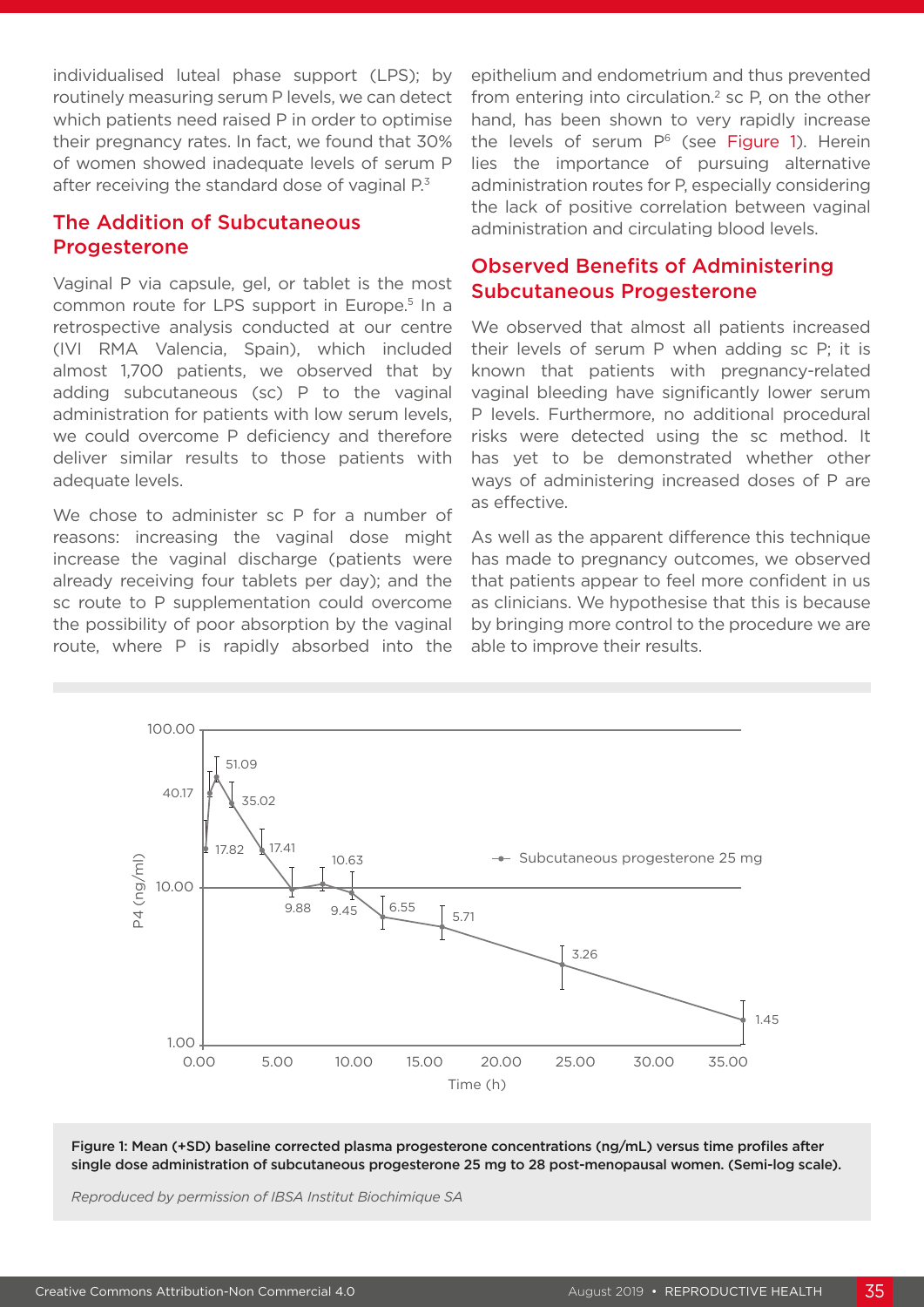#### GREATER PREDICTABILITY

We can predict quite accurately whether patients are going to have low serum P levels; in 80.5% of cases, patients show similar results in a second cycle when using the same doses of exogenous P.7

#### MAINTAINING THE SUCCESS RATES OF *IN VITRO* FERTILISATION CLINICS

We have seen that individualising the LPS in patients with inadequate exposure to exogenous P, by increasing the dosage using sc administration of water-soluble P, can overcome low serum levels and normalise pregnancy rates. Such improvements are essential if we are to maintain the success rates of *in vitro* fertilisation clinics. Using this strategy in our clinic, those patients who showed a smaller chance of having a baby due to low serum P levels have been able to improve their results significantly - this is an outstanding finding (Figure 2).



Figure 2: Ongoing pregnancy outcome according to serum progesterone levels on the day of embryo transfer.

LPS: luteal phase support; P: progesterone.

## **Biographies**

#### Elena Labarta

#### Gynecologist and specialist in human reproduction, IVI RMA Valencia, Spain

Dr Labarta has worked at IVI Valencia since 2005. She has participated as a researcher in numerous clinical research projects, including Phase II and Phase III clinical trials, and has published many scientific articles and book chapters based on the field of *in vitro* fertilisation. She is a frequently invited lecturer in the most relevant meetings. Dr Labarta's research is now focussed on the predictive